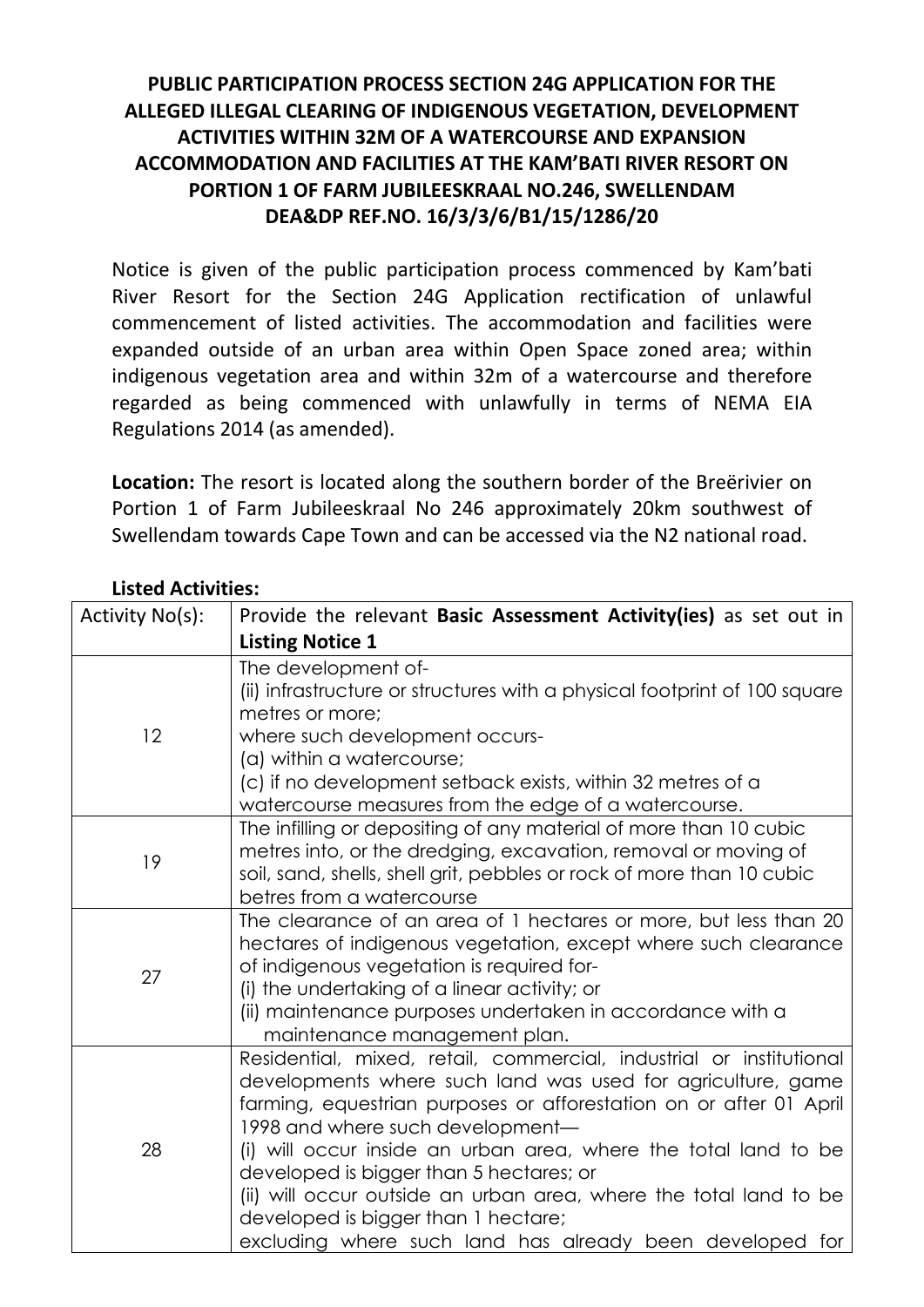|                 | residential, mixed,                                                                                                                                                                                                                                                                                                                                                                                                                                                                                                                                                                                                                                                                                                                                                                                                    |
|-----------------|------------------------------------------------------------------------------------------------------------------------------------------------------------------------------------------------------------------------------------------------------------------------------------------------------------------------------------------------------------------------------------------------------------------------------------------------------------------------------------------------------------------------------------------------------------------------------------------------------------------------------------------------------------------------------------------------------------------------------------------------------------------------------------------------------------------------|
|                 | retail, commercial, industrial or institutional purposes.                                                                                                                                                                                                                                                                                                                                                                                                                                                                                                                                                                                                                                                                                                                                                              |
| 48              | The expansion of-<br>infrastructure or structures where the physical footprint is<br>(i)<br>expanded by 100 square metres or more; or<br>(ii) dams or weirs, where the dam or weir, including infrastructure<br>and water surface area, is expanded by 100 square metres or<br>more;<br>where such expansion occurs-<br>(a) within a watercourse;<br>(b) in front of a development setback; or<br>(c) if no development setback exists, within 32 metres of a<br>watercourse, measured from the edge of a watercourse;                                                                                                                                                                                                                                                                                                 |
| Activity No(s): | Provide the relevant Basic Assessment Activity(ies) as set out in                                                                                                                                                                                                                                                                                                                                                                                                                                                                                                                                                                                                                                                                                                                                                      |
|                 | <b>Listing Notice 3</b>                                                                                                                                                                                                                                                                                                                                                                                                                                                                                                                                                                                                                                                                                                                                                                                                |
| 4               | The development of a road wider than 4 metres with a reserve<br>less than 13,5 metres.<br>(i) Western Cape<br>(i) Areas zoned for use as public open space or equivalent zoning;<br>(ii) Areas outside urban areas;<br>(aa) Areas containing indigenous vegetation;                                                                                                                                                                                                                                                                                                                                                                                                                                                                                                                                                    |
| 12              | The clearance of an area of 300 square metres or more of<br>indigenous vegetation except where such clearance of<br>indigenous vegetation is required for maintenance purposes<br>undertaken in accordance with a maintenance<br>management plan.<br>(i) Western Cape<br>(i) Within any critically endangered or endangered<br>ecosystem listed in terms of section 52 of the NEMBA<br>or prior to the publication of such a list, within an area<br>that has been identified as critically endangered in the<br>National Spatial Biodiversity Assessment 2004;<br>(ii) Within critical biodiversity areas identified in bioregional plans;<br>(iv) On land, where, at the time of the coming into effect of<br>this Notice or thereafter such land was zoned open<br>space, conservation or had an equivalent zoning; |
| 15              | The transformation of land bigger than 1000 square metres in size,<br>to residential, retail, commercial, industrial or institutional use,<br>where, such land was zoned open space, conservation or had an<br>equivalent zoning, on or after 02 August 2010.<br>(f) Western Cape<br>(i) Outside urban areas, or                                                                                                                                                                                                                                                                                                                                                                                                                                                                                                       |

**Exemption:** No application for any exemption is sought.

**Opportunity to participate**: Interested and Affected Parties are invited to register interest for the respective application within the process, or provide written comments to Enviro-EAP within 30 days of this notice (excluding public holidays). The project title, your full name, contact details, plus indication of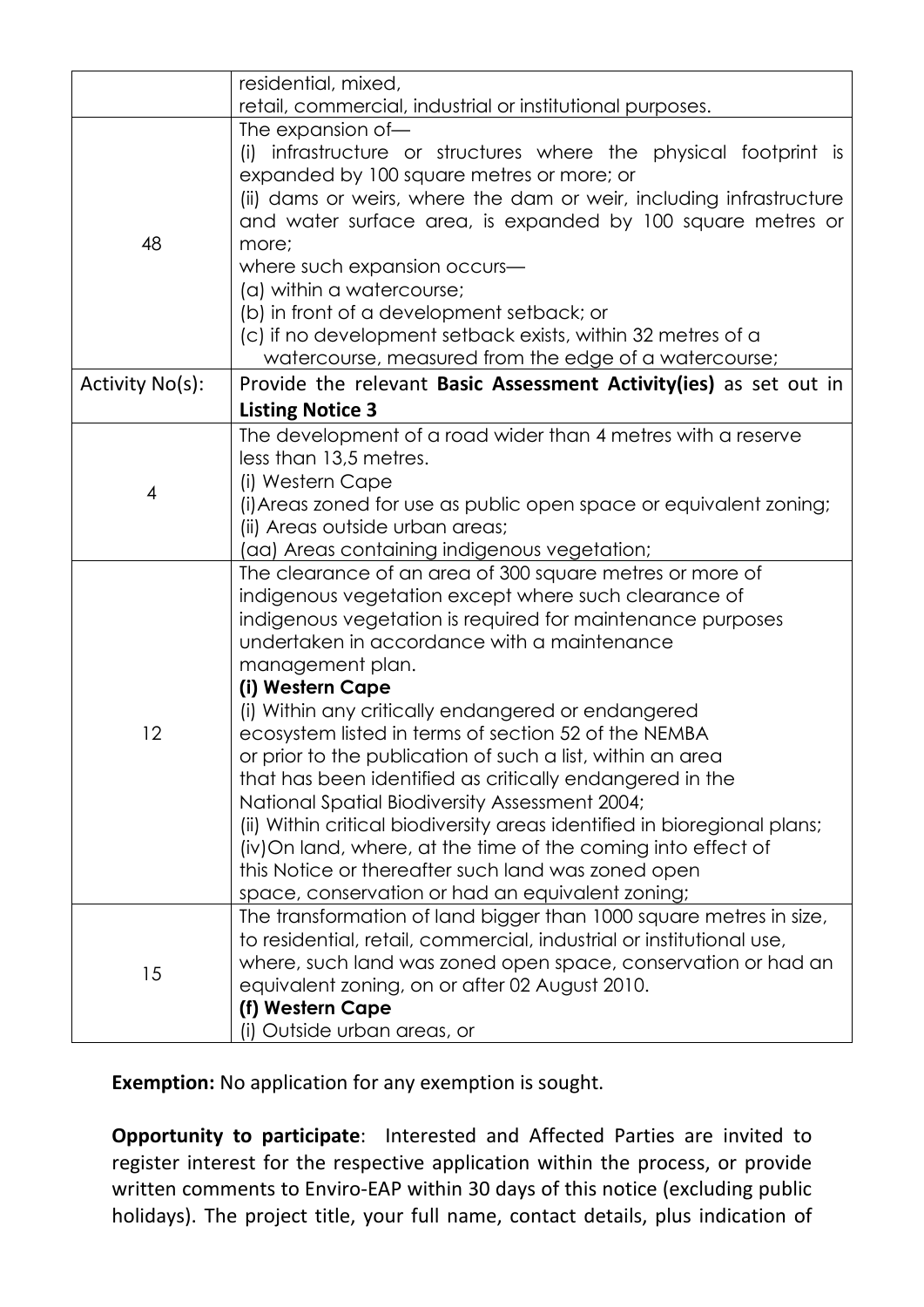any direct business, financial, personal or other interest you may have in this application must please be provided and fully described.

**Sections 11 and 18 of POPI Act, 2013 (Act No.14 of 2013):** The personal information and comments provided will be included in reports to be submitted to the Competent Authority to enable informed decision-making. Also, if you choose to register as an I&AP your personal information will be made available to an appellant in the case of an appeal, and an applicant/EAP/independent person for purposes of being informed and given access to an audit report. This information may be made available in terms of section 11(1)(c) and 11(1)(d) of the POPIA, without requiring consent.

The landowners of neighbouring properties (as notified) must please ensure that all persons residing on their land are informed of the application and opportunity to register.

**Contact:** Johmandie Pienaar Enviro-EAP, PO Box 205, Agulhas 7287 Tel/Cell: 072 240 3092 Fax: 086 435 4691 Email: admin@enviro-eap.co.za

**Date: 18 April 2022**